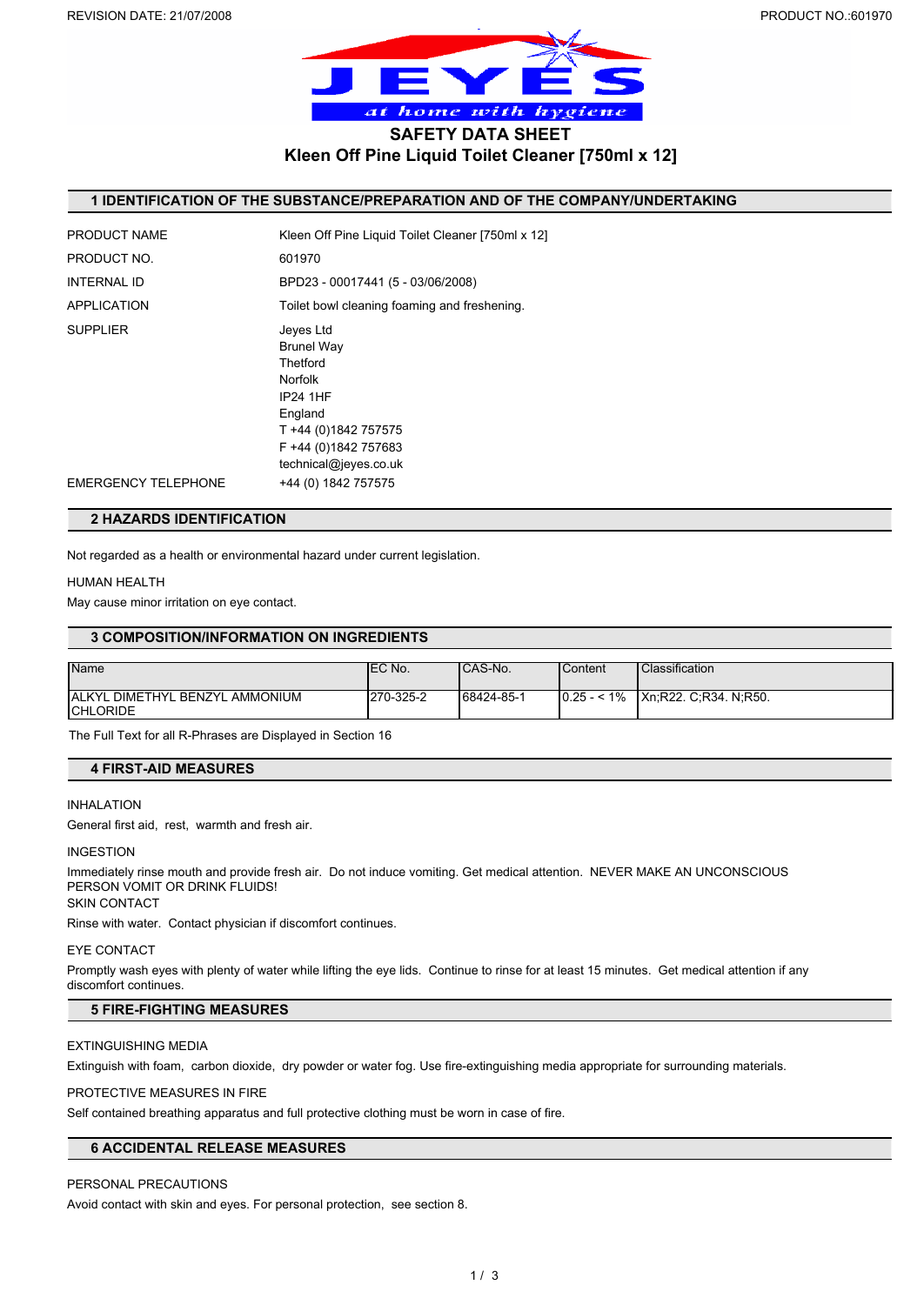# **Kleen Off Pine Liquid Toilet Cleaner [750ml x 12]**

#### SPILL CLEAN UP METHODS

Wear necessary protective equipment. Small Spillages Flush away spillage with plenty of water. Large Spillages Absorb with sand or other inert absorbent. Transfer to a container for disposal. For waste disposal, see section 13.

## **7 HANDLING AND STORAGE**

### USAGE PRECAUTIONS

Read and follow manufacturer's recommendations. Avoid contact with skin and eyes.

#### STORAGE PRECAUTIONS

Store in closed original container at temperatures between 0°C and 30°C.

## **8 EXPOSURE CONTROLS/PERSONAL PROTECTION**

## HAND PROTECTION

For prolonged or repeated skin contact use suitable protective gloves.

#### HYGIENE MEASURES

Wash hands after handling.

## **9 PHYSICAL AND CHEMICAL PROPERTIES**

| <b>APPEARANCE</b>                                                         | Clear Viscous liquid                                     |                                             |                                         |
|---------------------------------------------------------------------------|----------------------------------------------------------|---------------------------------------------|-----------------------------------------|
| <b>COLOUR</b>                                                             | Green                                                    |                                             |                                         |
| <b>ODOUR</b>                                                              | Pine                                                     |                                             |                                         |
| <b>SOLUBILITY</b>                                                         | Soluble in water                                         |                                             |                                         |
| BOILING POINT (°C)<br>pH-VALUE, CONC. SOLUTION<br><b>FLASH POINT (°C)</b> | ~100<br>$6.0 - 9.0$<br>$> 61^{\circ}$ C CC (Closed cup). | <b>RELATIVE DENSITY</b><br><b>VISCOSITY</b> | ~ 1.004 @ 20°C<br>300 - 500 cps @ 20 °C |
|                                                                           |                                                          |                                             |                                         |

# **10 STABILITY AND REACTIVITY**

### **STABILITY**

Stable under normal temperature conditions and recommended use.

#### CONDITIONS TO AVOID

Do not mix or use with other products.

# **11 TOXICOLOGICAL INFORMATION**

#### INGESTION

May cause discomfort if swallowed.

#### SKIN CONTACT

Prolonged contact may cause redness and irritation.

# EYE CONTACT

May cause temporary eye irritation.

# **12 ECOLOGICAL INFORMATION**

#### **ECOTOXICITY**

The product is not expected to be toxic to aquatic organisms.

## **13 DISPOSAL CONSIDERATIONS**

# GENERAL INFORMATION

When handling waste, consideration should be made to the safety precautions applying to handling of the product.

#### DISPOSAL METHODS

Dispose of waste and residues in accordance with local authority requirements.

# **14 TRANSPORT INFORMATION**

GENERAL The product is not covered by international regulation on the transport of dangerous goods (IMDG, IATA, ADR/RID).